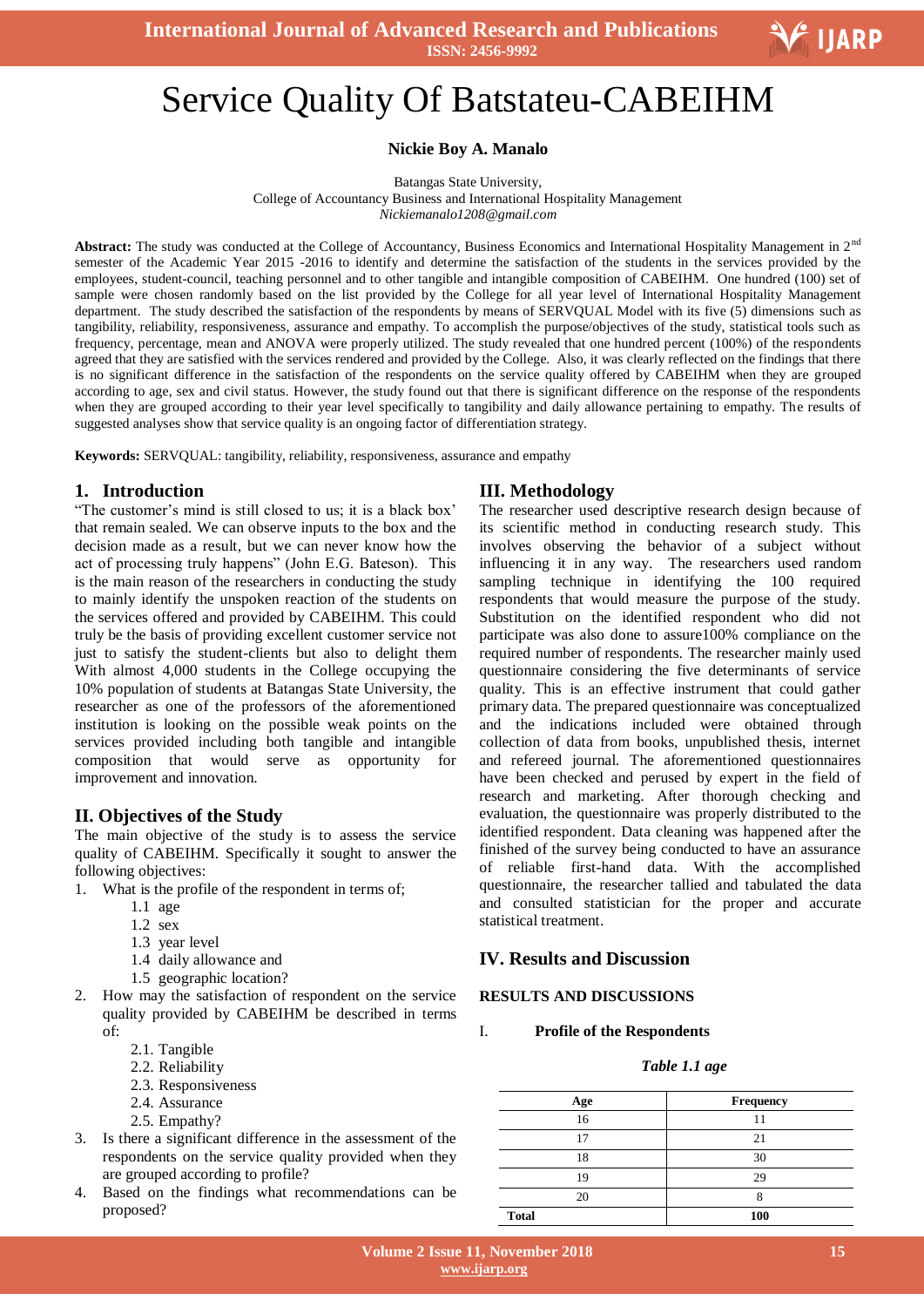

Ξ

Graphical Illustration 1



It can be gleaned from the table and graphical illustration above that most of the respondents belong to age of 18 years old followed by respondents of age of 17 and the least number of respondent belongs to age of 21. This clearly elucidate that most of respondents are on the age of 18 of which selected randomly by the researcher through simple lottery/fishbowl technique.

## *Table 1.2 Sex*

| <b>Sex</b> | <b>Frequency</b> |
|------------|------------------|
| Male       | 43               |
| Female     | 57               |
| Total      | 100              |

#### Graphical Illustration 2



The table and graphical presentation above shows the number of respondents being surveyed in terms of sex. Most of the respondents are female with 57 in frequency and 43 are male.

| Table 1.3 year level |  |  |
|----------------------|--|--|
|                      |  |  |

| <b>Year Level</b> | Frequency  |
|-------------------|------------|
| $1st$ year        | 45         |
| $2nd$ year        | 26         |
| $3rd$ year        | 29         |
| <b>Total</b>      | <b>100</b> |

#### Graphical Illustration 3



Table 1.3 and graphical illustration 3 revealed that most of the respondents are on first year level which was followed by the respondents on the  $3<sup>rd</sup>$  year level.

| <b>Daily Allowance</b> | <b>Frequency</b> |
|------------------------|------------------|
| 50.00 -100.00          | 18               |
| 101.00-150.00          | 40               |
| 151.00-200.00          | 27               |
| 201.00-250.00          | q                |
| $251.00$ and above     | 6                |
| Total                  |                  |

## Graphical Illustration 4



The table and graphical illustration above presents the profile of the respondent in terms of their daily allowance. It clearly shows that most of the respondents have the daily allowance of PhP 101.00-150.00 and followed by the respondents having the daily allowance of PhP 151.00-200.00.

| Location | <b>Frequency</b> |
|----------|------------------|
| Urban    | 63               |
| Rural    | 37               |
| Total    | 100              |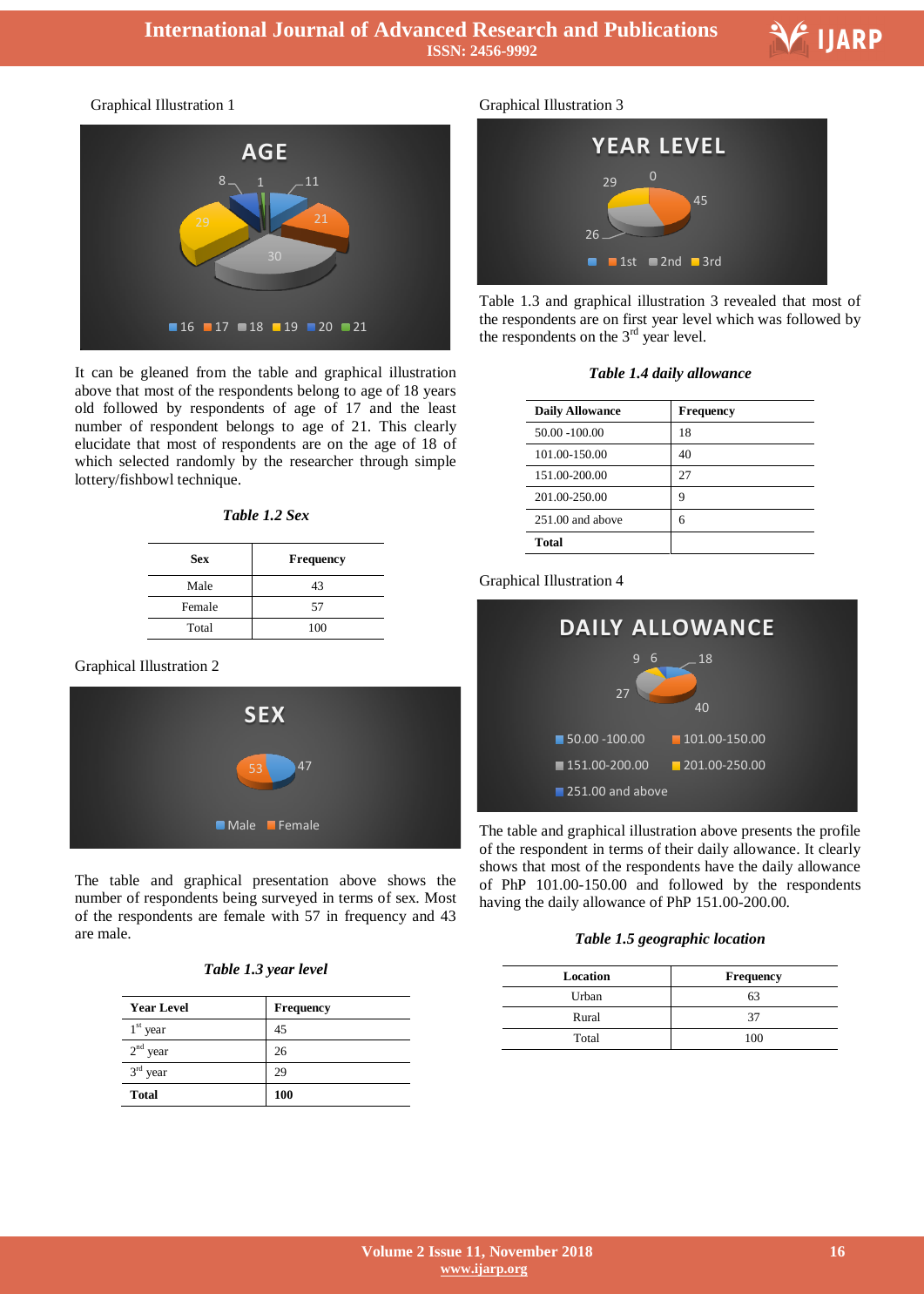

Ξ

#### Graphical Illustration 5



It can be gleaned in the table and graphical illustration cited above that most of the respondents are living at urban areas while only 37 respondents are situating at rural areas.

#### **1. Service quality of CABEIHM**

| <b>Tangible</b>                                                                   | Mean | <b>Verbal</b><br>Interpretation |
|-----------------------------------------------------------------------------------|------|---------------------------------|
| 1.CABEIHM has well developed<br>infrastructure                                    | 3.48 | Agree                           |
| 2. CABEIHM has safe environment                                                   | 3.18 | Agree                           |
| 3. Physical facilities are well kept<br>with the type of service provided         | 2.95 | Agree                           |
| CABEIHM has Up to date<br>4.<br>equipment                                         | 3.13 | Agree                           |
| Staffs are well dressed and<br>5.<br>appear neat                                  | 3.22 | Agree                           |
| 6. CABEIHM has clean facilities                                                   | 3.21 | Agree                           |
| 7.<br>maintenance<br>personnel<br>performing their duties well                    | 2.91 | Agree                           |
| 8. Has computer laboratory that can<br>accommodate large number<br>of<br>students | 2.91 | Agree                           |
| 9. Facilities are working well                                                    | 3.00 | Agree                           |
| 10. CABEIHM is practicing waste<br>segregation                                    | 3.15 | Agree                           |
| <b>Composite Mean</b>                                                             | 3.11 | Agree                           |

*Table 2.1. Tangible*

Tangible is the quality dimension, which is defined as the physical appearance of facilities, equipment, staff and written materials. This are used by firms to convey image and signal quality. (Zeithaml 2006). Table 2.1 revealed that the respondents are all agreed on the tangible composition of CABEIHM which is supported by the composite mean of 3.11. The most positively responded tangibility statement with mean of 3.48 is that CABEIHM has well developed infrastructure. This is being followed by the statement that staffs are well dressed and appear neat with mean of 3.22 and CABEIHM has clean facilities with mean of 3.21. On the other hand, CABEIHM maintenance personnel performing their duties well and has computer laboratory that can accommodate large number of students got the lowest response rate with 2.91 mean respectively. This could mean that students are very observant on every single action specifically if it pertains to repair and maintenance of facilities and equipment that affects their learning experience. It could also depict that student are looking in the possible increase on the number of computers or proper scheduling to accommodate bulky students.

#### **Table 2.3 Responsive**

It is the willingness to help the customers and provide prompt service. This dimension is concerned with dealing with the customer's request, questions and complaints promptly and attentively. A firm is known to be responsive when it communicates to its customers how long it would take to get an answer or have their problems dealt with. To be successful, companies need to look at responsiveness from the view point of the customer rather than the company's perspective (Zeithaml,2006)

| <b>Responsive</b>                                                                                             | Mean | Verbal<br><b>Interpretation</b> |
|---------------------------------------------------------------------------------------------------------------|------|---------------------------------|
| 1. CABEIHM employees make information<br>easily obtained by students                                          | 3.05 | Agree                           |
| 2. CABEIHM give prompt services to the<br>students                                                            | 3.17 | Agree                           |
| 3. CABEIHM<br>feedback<br>has<br>good<br>mechanism                                                            | 3.02 | Agree                           |
| 4. CABEIHM employees are quick<br>in<br>eliminating potential problems                                        | 2.86 | Agree                           |
| 5. CABEIHM<br>assigned officers<br>and<br>representatives that are responsible for<br>every student services. | 3.56 | Agree                           |
| 6. CABEIHM staff are always willing to<br>help students                                                       | 3.25 | Agree                           |
| 7. CABEIHM staff is easy to approach with                                                                     | 3.21 | Agree                           |
| 8. CABEIHM provides a good relationship<br>to students                                                        | 3.45 | Agree                           |
| <b>Composite Mean</b>                                                                                         | 3.20 | Agree                           |

It can be gleaned in the table above that respondents agreed that CABEIHM is responsive on the need of the students which is supported by composite mean of 3.20. The highest response being generated goes to the statement that CABEIHM assigned officers and representatives that are responsible for every student services with computed mean of 3.56. This is followed by the statement that CABEIHM provides a good relationship to students with computed mean of 3.45 and CABEIHM staff are always willing to help students having the mean of 3.25. On the other hand, the statement of CABEIHM employees are quick in eliminating potential problems got the lowest response with computed mean of 2.86. The College need to give consideration and be responsive on the quick elimination of problems concerning services provided to students.

#### **Table 2.4 Assurance**

Assurance is defined as the employees' knowledge and courtesy and the service provider's ability to inspire trust and confidence. (Zeithaml, 2006). According to Andaleeb and Conway (2006), assurance may not be so important relative to other industries where the risk is higher and the outcome of using the service is uncertain.

| <b>Assurance</b>                                                                                 | Mean | <b>Verbal</b><br><b>Interpretation</b> |
|--------------------------------------------------------------------------------------------------|------|----------------------------------------|
| 1. CABEIHM employees behaviour instills<br>confidence in students                                | 3.25 | Agree                                  |
| 2. CABEIHM employees show respect to<br>rights of students                                       | 3.04 | Agree                                  |
| 3. CABEIHM employees<br>have sufficient<br>knowledge in answering the queries of the<br>students | 3.04 | Agree                                  |
| 4. Teaching personnel satisfy the student's<br>expectation towards quality education             | 3.14 | Agree                                  |
| 5. CABEIHM provides standard of care to<br>students                                              | 3.09 | Agree                                  |
| <b>Composite Mean</b>                                                                            | 3.11 | Agree                                  |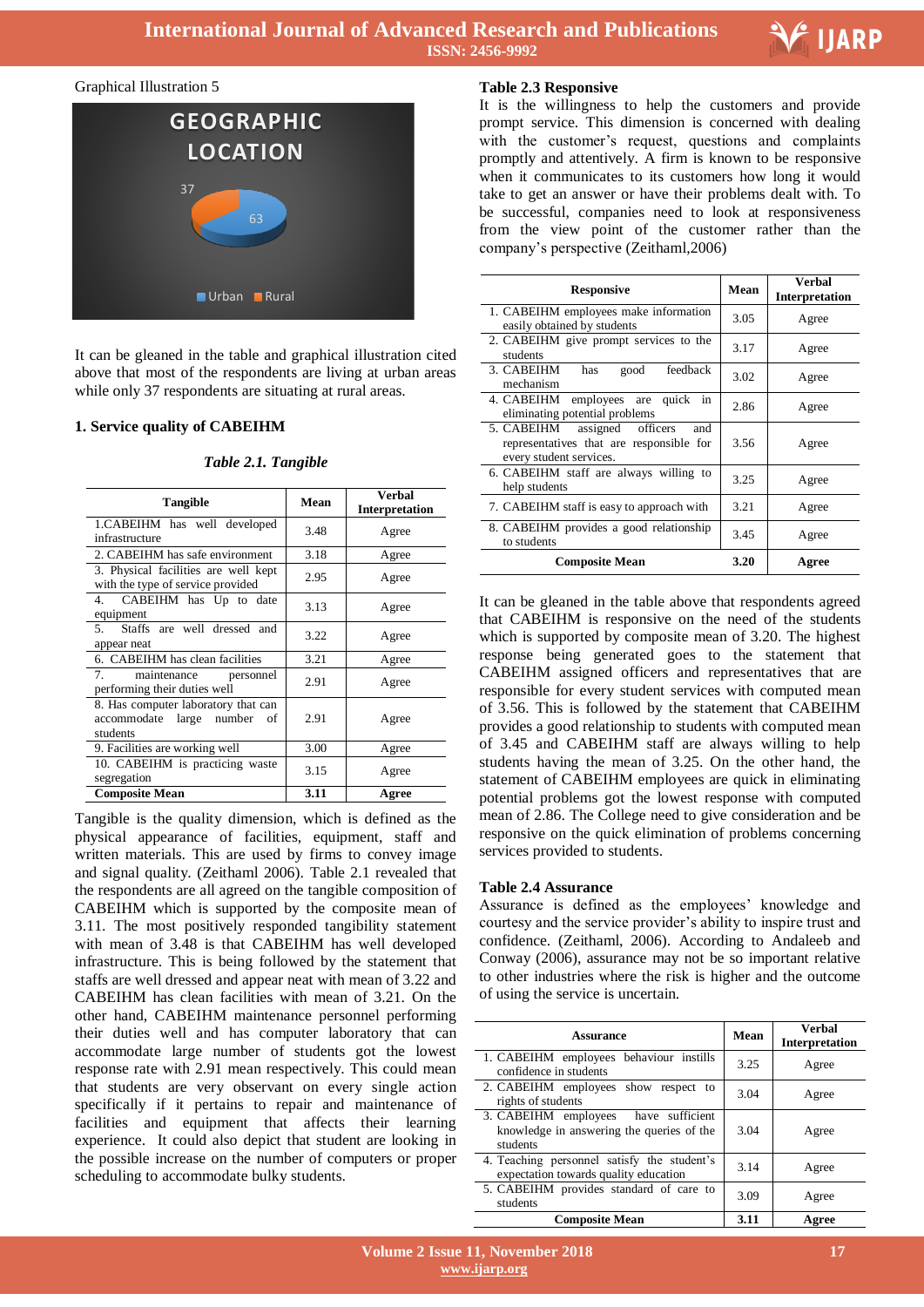

The table above shows that respondents agreed on the assurance of services provided by CABEIHM which is supported by 3.11 composite mean. This made into realization that CABEIHM are reliable in the services being rendered to students. The statement that generates the highest response is that CABEIHM employees' behaviour instil confidence in students with computed mean of 3.25. This elucidates that employees of CABEIHM assured quality service to student-client. On the other hand, CABEIHM employees show respect to rights of students and CABEIHM employees have sufficient knowledge in answering the queries of the students got the lowest response having the computed mean of 3.04 respectively. It is merely illustrated that respondents experience scenarios or points of wherein they are hesitant on the answer given by the employees /staff of CABEIHM and sometimes encountered unnecessary treatment from employees.

## **Table 2.5 Empathy**

Empathy is defined as the "caring", individualized attention the firms provide to its customer. The customer is treated as if he is unique and special. There are several ways that empathy can be provided: knowing the customer's name, his preferences and his needs. (Zeithaml,2006)

| <b>Empathy</b>                                                             | Mean | <b>Verbal</b><br><b>Interpretation</b> |
|----------------------------------------------------------------------------|------|----------------------------------------|
| 1. CABEIHM employees gives<br>student individualized attention             | 3.29 | Agree                                  |
| 2. CABEIHM staff understand the<br>specific need of the students           | 3.07 | Agree                                  |
| 3. Employees are working with a<br>good relations with the students        | 3.09 | Agree                                  |
| 4. CABEIHM<br>employees<br>are<br>attentive to the needs<br>of<br>students | 3.16 | Agree                                  |
| 5. Employees perform a personal<br>care for the student.                   | 3.02 | Agree                                  |
| Composite mean                                                             | 3.13 | Agree                                  |

It can be gleaned in table 2.5 that respondents agreed that CABEIHM show empathetic attention to students which is supported by 3.13 composite mean. The statement with the highest response rate of 3.29 is that CABEIHM employees gives student individualized attention while the statement of employees performs a personal care for the student got the lowest response with computed mean of 3.02.

#### **2. Significant difference on the Service Quality when Respondents are grouped According to Profile**

*Table 3.1 When respondents are grouped according to AGE.*

| <b>Service Quality</b> | <b>F</b> value | Sig. | <b>Decision</b>     | Verbal<br><b>Interpretation</b> |
|------------------------|----------------|------|---------------------|---------------------------------|
| Tangible               | 1.22           | .308 | Failed to<br>reject | Not significant                 |
| Reliability            | .66            | .654 | Failed to<br>reject | Not significant                 |
| Responsiveness         | .25            | .937 | Failed to<br>reject | Not significant                 |
| Assurance              | 1.59           | 170  | Failed to<br>reject | Not significant                 |
| Empathy                | .636           | .673 | Failed to<br>reject | Not significant                 |

 It can be noted that the F value of tangibility composition of CABEIHM is 1.22 with significant value of .303 which is greater than the significant level of 5% or .05, the researcher failed to reject the null hypothesis. This means that there is no significant difference to the assessment of the respondents on the service quality (tangible) provided by CABEIHM when respondents are grouped according to their profile. In addition, reliability of the services provided by CABEIHM has the F value of . 661 with .665 significant values which is greater than the significant level of 5% or .05, the researcher failed to reject the null hypothesis. This means that there is no significant difference to the assessment of the respondents on the service quality (reliability) provided by CABEIHM when respondents are grouped according to their profile. Looking in the table above, F value of responsiveness CABEIHM is .25 with significant value of .937 which is greater than the significant level of 5% or .05, the researcher failed to reject the null hypothesis. This means that there is no significant difference to the assessment of the respondents on the service quality (responsiveness) provided by CABEIHM when respondents are grouped according to their profile. Furthermore, the F value of assurance as one of the determinants of service quality is 1.59 with significant value of .170 which is greater than the significant level of 5% or .05, the researcher failed to reject the null hypothesis. This means that there is no significant difference to the assessment of the respondents on the service quality (assurance) provided by CABEIHM when respondents are grouped according to their profile. Lastly, empathy has the f value of .636 with significant value of .673 which is greater than the significant level of 5% or .05, the researcher failed to reject the null hypothesis. This means that there is no significant difference to the assessment of the respondents on the service quality (empathy) provided by CABEIHM when respondents are grouped according to their profile.

| <b>Service Quality</b> | <b>F</b> value | Sig. | <b>Decision</b>     | <b>Verbal</b><br><b>Interpretation</b> |
|------------------------|----------------|------|---------------------|----------------------------------------|
| Tangible               | .120           | .730 | Failed to<br>reject | Not significant                        |
| Reliability            | .072           | 966  | Failed to<br>reject | Not significant                        |
| Responsiveness         | .138           | 711  | Failed to<br>reject | Not significant                        |
| Assurance              | .411           | .523 | Failed to<br>reject | Not significant                        |
| Empathy                | .080           | .777 | Failed to<br>reject | Not significant                        |

*Table 3.2 When respondents are grouped according to Sex*

Looking at the table above, the f value of tangibles is 1.20 with significant value of .730 which is greater than the significant level of 5% or .05 the researchers failed to reject the null hypothesis. In addition the F value of reliability is 0.002 with significant value of .966 of which is greater than the .05 level of significance. This means of rejection of null hypothesis. Moreover, the same case is also being depicted by the F Value of responsiveness of .138 when respondent are grouped according to sex variable of which the significance level is greater than the .05 level of significance that reject the research null hypothesis. Furthermore, F value of assurance of .411 under the same groupings of variable with significant value of .523 which is greater than the significant level of .05. This means of rejection of null hypothesis. Lastly, in reference with the table cited above, F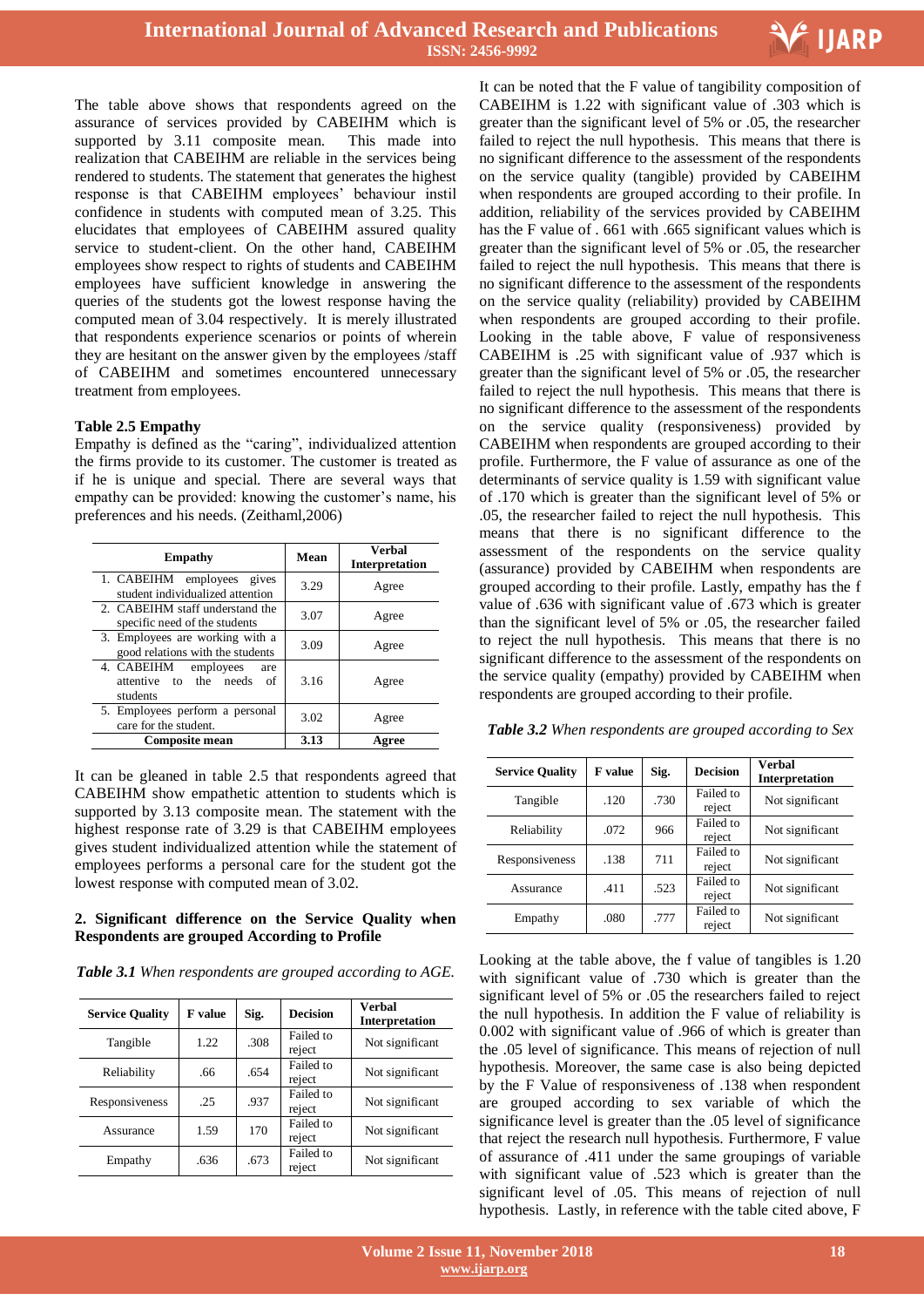value of empathy is .80 with significant value of .777 which is greater than the significant level of .05. With this, the researchers failed to reject the null hypothesis. This elucidates that there is no significant difference on the assessment of the respondent on the service quality of CABEIHM when they are grouped according to sex variable.

*Table 3.3 When respondents are grouped according to year level*

| <b>Service Quality</b> | <b>F</b> value | Sig. | <b>Decision</b>     | Verbal<br><b>Interpretation</b> |
|------------------------|----------------|------|---------------------|---------------------------------|
| Tangible               | 4.046          | .021 | Reject              | Significant                     |
| Reliability            | .343           | .710 | Failed to<br>reject | Not significant                 |
| Responsiveness         | .470           | .627 | Failed to<br>reject | Not significant                 |
| Assurance              | .326           | .722 | Failed to<br>reject | Not significant                 |
| Empathy                | .211           | .810 | Failed to<br>reject | Not significant                 |

It can be seen in the table above that the F value of tangibility composition of CABEIHM when grouped according to year level is 4.046 with significant value of .021which is lower than the significant level of 5% or .05. This means that there is significant difference on the assessment of the respondents on the service quality (tangible) provided by CABEIHM when respondents are grouped according to their profile. In addition, reliability of the services provided by CABEIHM has the F value of .343 with .710 significant values which is greater than the significant level of 5% or .05, the researcher failed to reject the null hypothesis. This means that there is no significant difference to the assessment of the respondents on the service quality (reliability) provided by CABEIHM when respondents are grouped according to their profile. Moreover, looking in the table F value of responsiveness CABEIHM is .470 with significant value of .627 which is greater than the significant level of 5% or .05, the researcher failed to reject the null hypothesis. This means that there is no significant difference to the assessment of the respondents on the service quality (responsiveness) provided by CABEIHM when respondents are grouped according to their profile. Furthermore, the F value of assurance as one of the determinants of service quality is .326 with significant value of .722 which is greater than the significant level of 5% or .05, the researcher failed to reject the null hypothesis. This means that there is no significant difference to the assessment of the respondents on the service quality (assurance) provided by CABEIHM when respondents are grouped according to their profile. Lastly, empathy has the f value of .211 with significant value of .810 which is greater than the significant level of 5% or .05, the researcher failed to reject the null hypothesis. This means that there is no significant difference to the assessment of the respondents on the service quality (empathy) provided by CABEIHM when respondents are grouped according to their profile.

*Table 3.4. When grouped according to Daily Allowance*

| <b>Service Quality</b> | <b>F</b> value | Sig. | <b>Decision</b>     | <b>Verhal</b><br><b>Interpretation</b> |
|------------------------|----------------|------|---------------------|----------------------------------------|
| Tangible               | .753           | .559 | Failed to<br>Reject | Not significant                        |
| Reliability            | 2.309          | .063 | Failed to<br>reject | Not significant                        |
| Responsiveness         | 1.767          | .142 | Failed to<br>reject | Not significant                        |
| Assurance              | 1.939          | .110 | Failed to<br>reject | Not significant                        |
| Empathy                | 4.042          | .005 | Reject              | Significant                            |

Looking at the table above, the f value of tangibles when respondents are grouped according to their daily allowance is .753 with significant value of .730 which is greater than the significant level of 5% or .05 the researchers failed to reject the null hypothesis. In addition the F value of reliability is 2.309 with significant value of .063 of which is greater than the .05 level of significance. This means of rejection of null hypothesis. Moreover, the same case is also being depicted by the F Value of responsiveness of 1.767 when respondent are grouped according to sex variable of which the significance level is greater than the .05 level of significance that reject the research null hypothesis. Furthermore, F value of assurance of 1.939 under the same groupings of variable with significant value of .110 which is greater than the significant level of .05. This means of rejection of null hypothesis. This elucidates that there is no significant difference on the assessment of the respondent on the tangibles, responsiveness, reliability and assurance (determinants of service quality) of CABEIHM when they are grouped according to sex variable. Lastly, in reference with the table cited above, F value of empathy is 4.042 with significant value of .005 which is lower than the significant level of .05. With this, the researchers reject the null hypothesis because of having significant differences on this determinant of service quality when respondents are grouped according to their daily allowance.

*Table 3.5 When grouped according to Geographic Location*

| <b>Service</b><br>Quality | <b>F</b> value | Sig. | <b>Decision</b>     | Verbal<br><b>Interpretation</b> |
|---------------------------|----------------|------|---------------------|---------------------------------|
| Tangible                  | 1.802          | .183 | Failed to<br>Reject | Not significant                 |
| Reliability               | 1.082          | .301 | Failed to<br>reject | Not significant                 |
| Responsiveness            | 1.252          | .266 | Failed to<br>reject | Not significant                 |
| Assurance                 | .003           | .956 | Failed to<br>reject | Not significant                 |
| Empathy                   | .869           | .354 | Failed to<br>reject | Not significant                 |

It can be gleaned in table above that the F value of tangibility composition of CABEIHM when grouped according to geographic location is 1.802 with significant value of .183 which is lower than the significant level of 5% or 0.05. This means that there is significant difference on the assessment of the respondents on the service quality (tangible) provided by CABEIHM when respondents are grouped according to their profile. In addition, reliability of the services provided by CABEIHM has the F value of 1.082 with .301 significant values which is greater than the significant level of 5% or